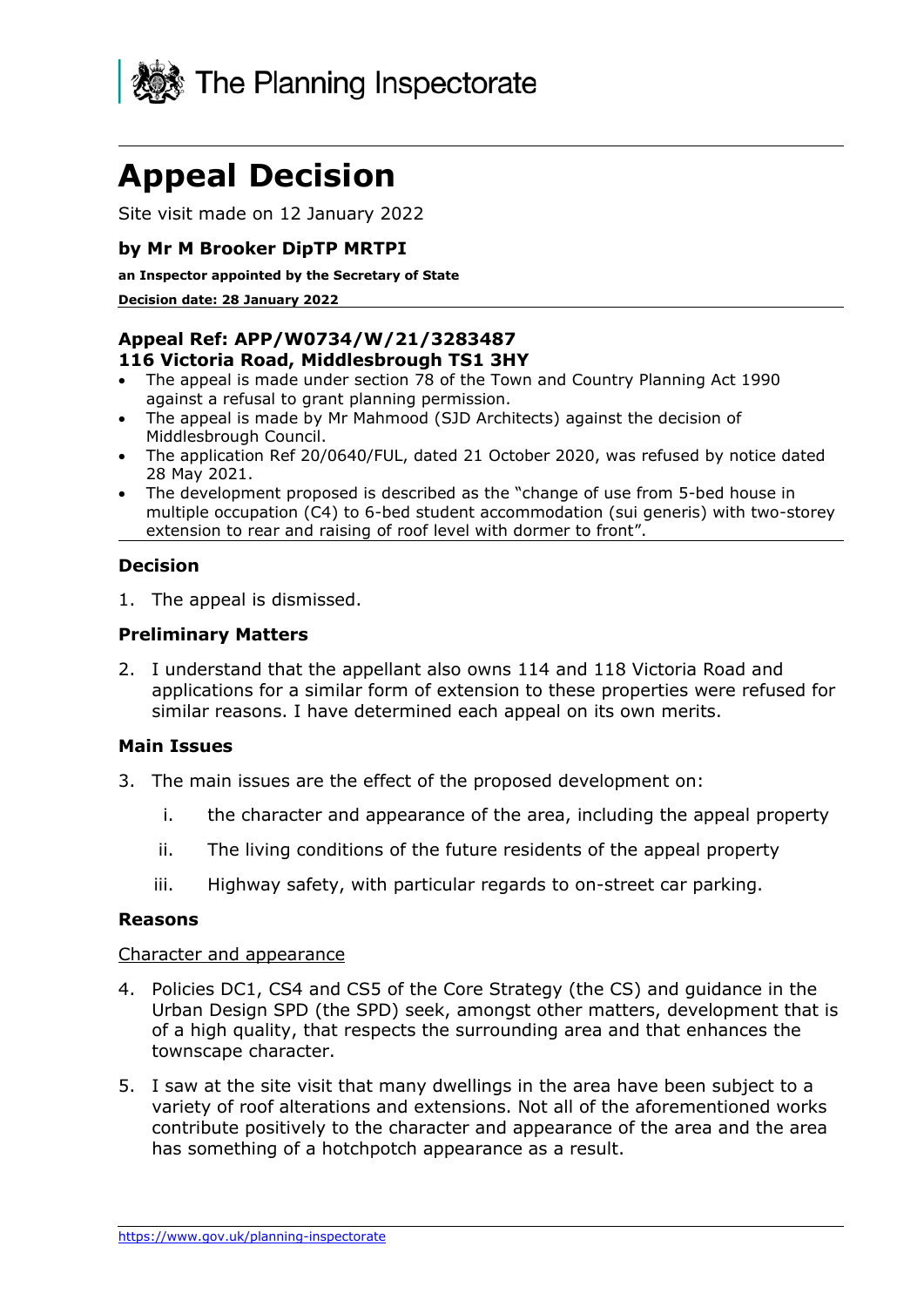- 6. The appellant details that the appeal scheme consists of the raising of the eaves level at the front of the property by 1m, along with a large rear extension and alterations to the layout of the rear yard to incorporate formal cycle parking and bin storage. I note that similar works are also proposed in respect of Nos 114 and 118.
- 7. Within the context of the surrounding properties, and in the knowledge that similar works are proposed in respect of the attached properties, together the proposed roof alterations would not appear out of place and it is my planning judgment that in this respect the appeal scheme would not harm the character and appearance of the area. If implemented individually, the proposed roof alterations would appear as a prominent and incongruous feature harming the character and appearance of the area.
- 8. While located in the middle of a short terrace, consisting of Nos 114, 116 and 118, the substantial rear extension shown on the submitted plans would nonetheless still be visible from Acton Street and adjacent properties.
- 9. As a result of the size and scale of the proposed rear extension, that largely fills the appeal site, the proposed extension would appear as a prominent and incongruous feature within the local area. While I saw at the site visit that other terraced properties had been extended to the rear, those that I saw were generally of a much smaller scale and did not persuade me as to the acceptability of the appeal scheme.
- 10. As such I find that the appeal scheme would harm the character and appearance of the area, including the appeal property contrary to Policies DC1, CS4 and CS5 of the CS and guidance set out in the SPD.

# Living Conditions

- 11. Policies DC1, CS4, CS5 of the CS and guidance in the SPD seek, amongst other matters, to secure development of a high quality that respects its context and residents.
- 12. The submitted plans show that, with the creation of formal bin store and bike parking, future residents of the appeal scheme would be largely deprived of usable outside amenity space. While I note that the appeal property is a terraced property in an existing urban area with some access to public open space, it is not unreasonable for residents to expect to have some usable private outside space.
- 13. As a result of the appeal scheme, I note that the rear window of the existing first floor bedroom would be substantially reduced in size and largely enclosed by the enlarged rear extension. The window is located close to the boundary with No.118, and as such would also be further enclosed by the appeal scheme submitted in respect of that property were that development to proceed. As such, the occupier of that room would experience a poor outlook.
- 14. The windows of the proposed rear extension face directly on to and in close proximity to the boundary with No.118. I note that projecting dual aspect windows have been proposed, nonetheless as a result of the close proximity to the adjacent property and scale of the proposed rear extensions, the windows will not afford an acceptable level of outlook to future residents of the appeal scheme.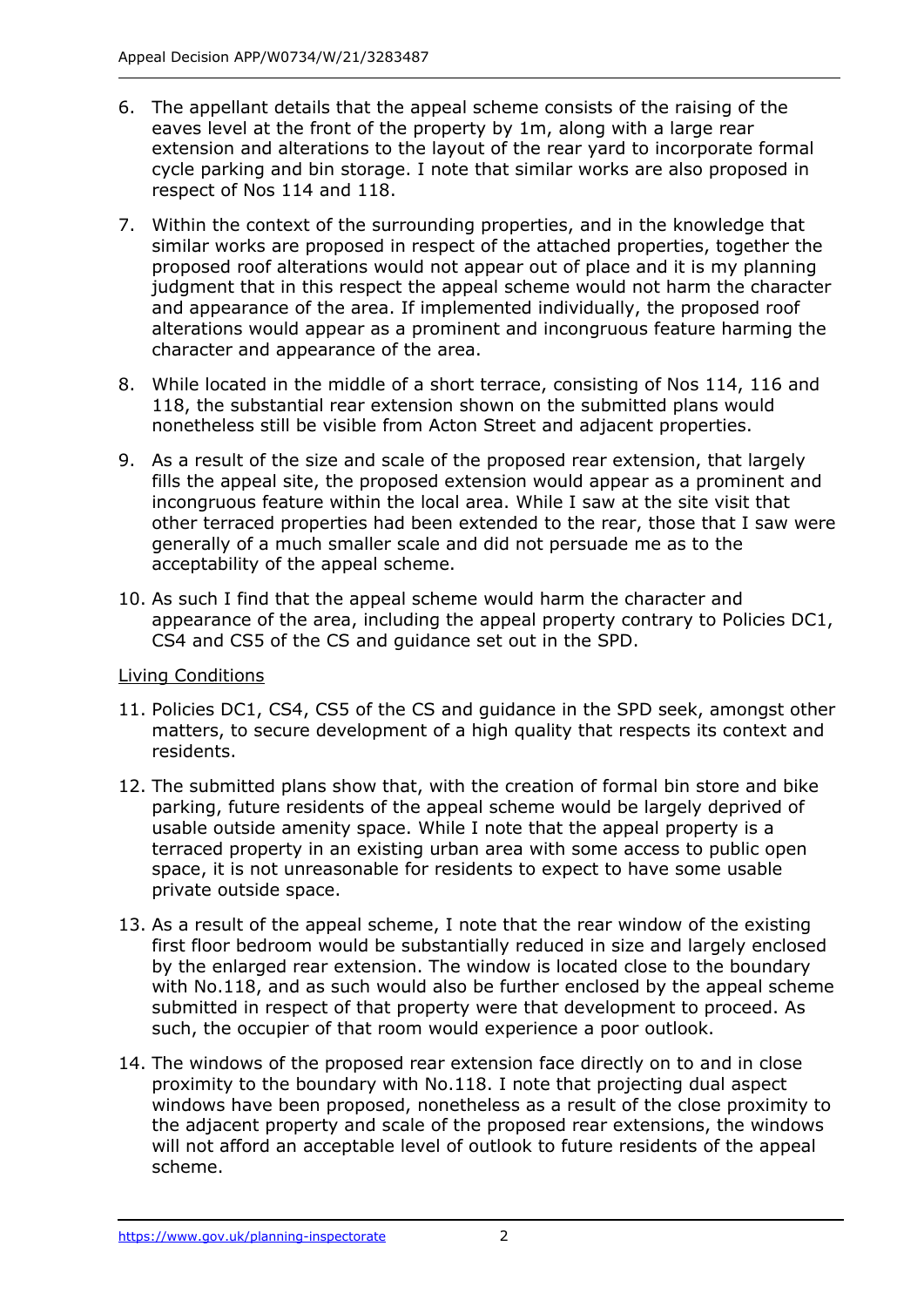- 15. In turn, the rear extension would, as a result of its size, scale and proximity, reduce the outlook for the existing first floor rear bedroom window of the neighbouring property No.118, limiting the outlook and thus harming the living conditions of the current and future occupiers of that property.
- 16. The appellant has detailed that the windows face towards the north, reference is also made to the SPD, the minimum distances required and that bedrooms are not considered to be primary bedrooms. I note however that the minimum distances detailed in the SPD relate to the protection of privacy rather than outlook.
- 17. On the basis of the evidence before me and my observations on site, I find that the appeal scheme would fail to provide adequate living conditions for the occupiers of future residents of the appeal property. As such the appeal scheme is contrary to Policies DC1, CS4, CS5 of the CS.

## Highway safety

- 18. The appeal property is show on the submitted plans as accommodating five bedrooms. The appeal scheme would, as shown on the submitted plans, result in a property that accommodates six bedrooms with improved lounge, kitchen and bathroom facilities.
- 19. The Council's consultation response in respect of highway matters details that the "The proposals will double the existing occupancy levels". I have no substantive evidence to support this statement. Only a single additional bedroom is proposed, and no existing bedroom is shown as being notably larger as a result of the appeal scheme.
- 20. In any event, I saw at the site visit that while on-street car parking was clearly in demand, and controlled, the appeal property is nonetheless located in an area with good access to services, facilities and public transport. As such future residents may not be wholly reliant on the private car to access day to day services.
- 21. But even if there were an increase in on-street parking, I have no evidence before me to show that it would result in indiscriminate on-street parking to the detriment of highway safety.
- 22. As such I do not find that the appeal scheme would harm highway safety with particular regards to on-street car parking and is not therefore contrary to Policy REG24 of the Regeneration Development Plan and policies DC1 and CS5 of the CS that, amongst other matters, seek to ensure that new development provides adequate carparking provision and does not adversely affect other uses and highway safety.

# **Other Matters**

23. The appeal scheme would improve the facilities of the accommodation to the benefit of the current and future occupiers of the appeal property. However, I have also identified harm the living conditions of the future occupiers of the appeal scheme in respect of outlook. In any event I do not find that this material consideration outweighs the harm I have identified previously.